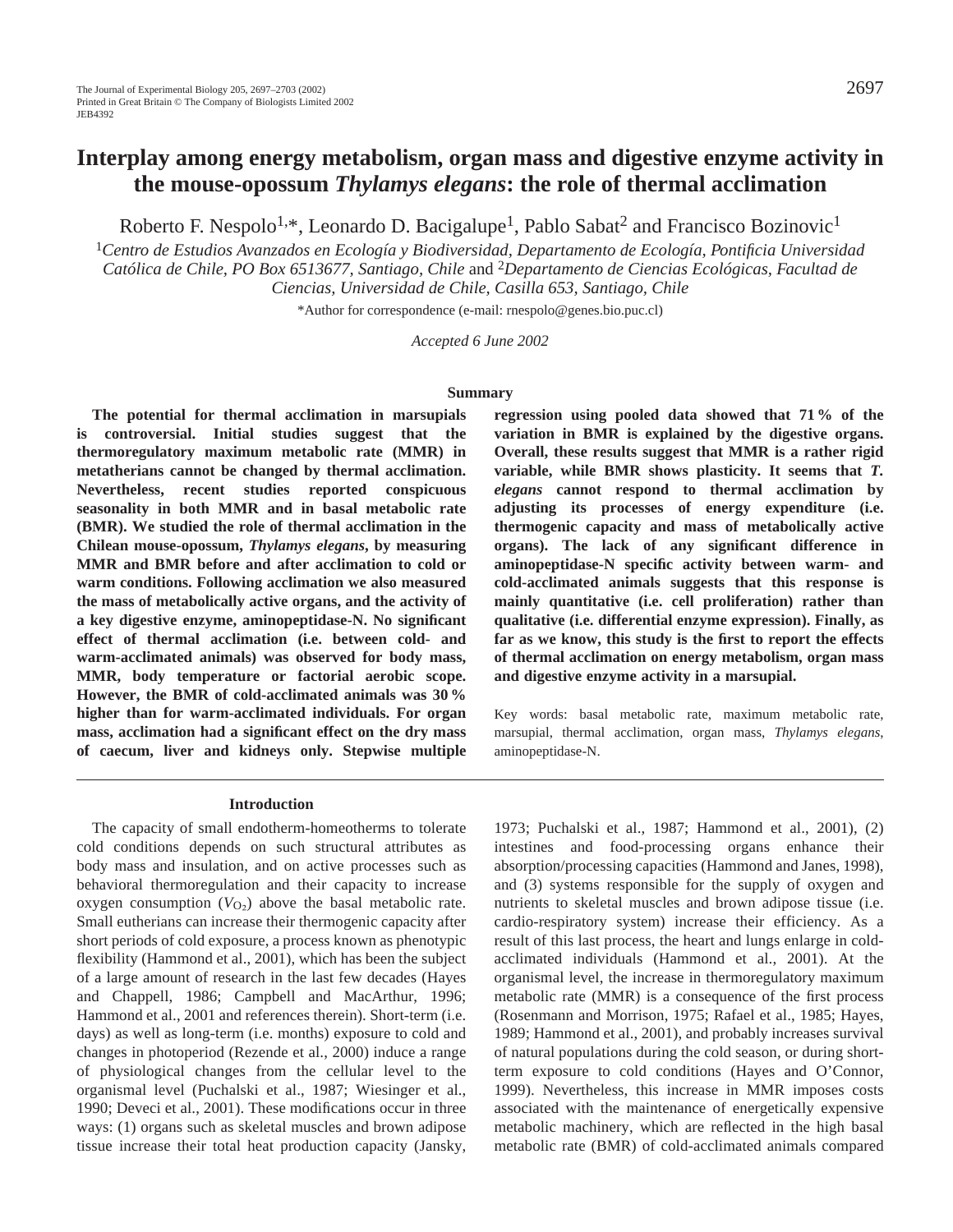# 2698 R. F. Nespolo and others

with warm-acclimated animals (Konarzewski and Diamond, 1995).

Small eutherian mammals and birds are classic examples of animals that use the processes listed above (for a review, see McNab, 2002). However, it is not well known what happens in other endotherms such as marsupials. The physiology of marsupials is similar to eutherians in several respects (Hallam and Dawson, 1993; Chappell and Dawson, 1994; Gibson and Hume, 2000; Holloway and Geiser, 2001), but with respect to BMR and thermal acclimation, there are some differences. The BMR in marsupials is comparatively low, which makes their factorial aerobic scope (FAS=MMR/BMR) unusually high (for marsupials, FAS is near 8; for birds and mammals, FAS=5) (see Hinds and MacMillen, 1984; Smith and Dawson, 1985; Hinds et al., 1995). In addition, the body temperature of marsupials is considerably lower than in eutherians (Hume, 1999). Interestingly, in some marsupial species, thermal acclimation does not induce MMR changes (Smith and Dawson, 1985; Dawson and Olson, 1988), and this was attributed to the absence of brown adipose tissue (BAT) (Dawson and Olson, 1988; Rose et al., 1999). However, cold acclimation can increase the speed and reduce energy expenditure of re-warming after torpor (Opazo et al., 1999), which suggests that acclimation could induce some changes in the thermogenic capacity of marsupials, even in the absence of BAT. Birds do not have BAT either, but they do exhibit changes in MMR in response to thermal acclimation (Swanson, 2001), which demonstrates that BAT is not the only way of changing thermogenic capacity during thermal acclimation.

To evaluate the underlying causes of differences in organismal performance, the phenotype needs to be investigated simultaneously at several levels. This integrative approach correlates organismal performance at one level with changes at the lower level in the same individual subjected to a variety of experimental treatments (e.g. Garland, 1984; Garland and Else, 1987; Hammond and Janes, 1998; Chappell et al., 1999; Konarzewski et al., 2000; Hammond et al., 2001). We used this approach to assess the effects of thermal acclimation in a small didelphid marsupial, the mouseopossum (*Thylamys elegans*), which inhabits Mediterranean environments of central Chile. This species shows conspicuous phenotypic flexibility in the activity of its intestinal disacharidases, both on a seasonal basis (Sabat and Bozinovic, 1994) and in response to diet acclimation (Sabat et al., 1995).

Our studies are useful not only for determining the underlying causes of the observed differences in organismal performance in a wild endothermic species, but also because little is known about the flexibility of MMR in marsupials. For example, in an exhaustive review on marsupial nutrition and energetics there is no mention of interspecific variability or intraspecific plasticity in MMR (Hume, 1999), whereas ecophysiological variables such as field metabolic rate, water turnover and BMR received a thorough analysis (Hume, 1999).

The aim of this work was to determine the effect of

laboratory thermal acclimation of *T. elegans* on (1) aerobic metabolism (BMR and MMR), (2) mass of metabolically active organs and (3) digestive enzymatic activity. Since *T. elegans* is mainly an insectivorous species (Sabat et al., 1993), and the intestinal aminopeptidase-N shows clear phenotypic flexibility in birds and mammals (Sabat et al., 1998, 1999), we chose this enzyme to determine if physiological flexibility exists at this level.

### **Materials and methods**

# *Experimental design*

# *Study animals and acclimation conditions*

Twelve male and eight female mouse-opossum *Thylamys elegans* (L.) with a mean body mass  $(M_b)$  of  $31.1\pm3.5$  g ( $\pm$ s.p.) were live-caught using Sherman traps at Quebrada de la Plata (33 °31′S, 70 °50′W) during September–October 2001, and transferred to the laboratory on the same day of capture. Animals were individually housed in plastic cages (60 cm×60 cm×20 cm) filled with approximately 30 cm of litter, and fed with Puppy Chow (Purina®) and water *ad libitum*. Temperature and photoperiod were held constant at 22±2 °C and 12 h:12 h L:D photoperiod, for 2 weeks. After the initial laboratory habituation, ten randomly chosen individuals were acclimated to  $30.0\pm2.0\,^{\circ}\text{C}$  (i.e. warm) in a climatic chamber for one month. The remaining ten animals were acclimated to  $10.0\pm2.0\degree C$  (i.e. cold) for the same amount of time, which was long enough to reach an asymptotic physiological state (Rezende et al., 2000). The 12 h:12 h L:D photoperiod was maintained for both conditions and food was provided *ad libitum*. We chose these acclimation temperatures to reflect the extremes of the natural temperature range in the habitat where the sample organisms were captured (Di Castri and Hajek, 1976).

Physiological measurements (i.e. BMR and MMR, see below) were made before and after acclimation. At the end of each measurement we recorded body mass, using an electronic balance (sensitivity  $\pm 0.1$  g), and rectal body temperature  $(T_b)$ using a Cole-Parmer copper-constant thermocouple.

# *Basal metabolic rate (BMR)*

Prior to BMR measurements animals were fasted for 6h. BMR was determined according to the following protocol. Oxygen consumption  $(V<sub>O2</sub>)$  was measured in a computerized (Datacan V) open-flow respirometry system (Sable Systems, Henderson, Nevada, USA). Measurements of animals were made in steel metabolic chambers of 1000 ml, at ambient temperature  $(T_a)$  30.0 $\pm$ 0.5 °C, which is within the thermoneutral zone for this species (M. Rosenmann, personal communication). The metabolic chamber received dried air at a rate of 505 ml min–1 from mass flow controllers (Sierra Instruments, Monterey, California, USA), which was enough to ensure adequate mixing in the chamber. Air passed through CO2-absorbent granules of Baralyme and Drierite before and after passing through the chamber and was monitored every 5 s by an Applied Electrochemistry O<sub>2</sub>-analyzer, model S-3A/I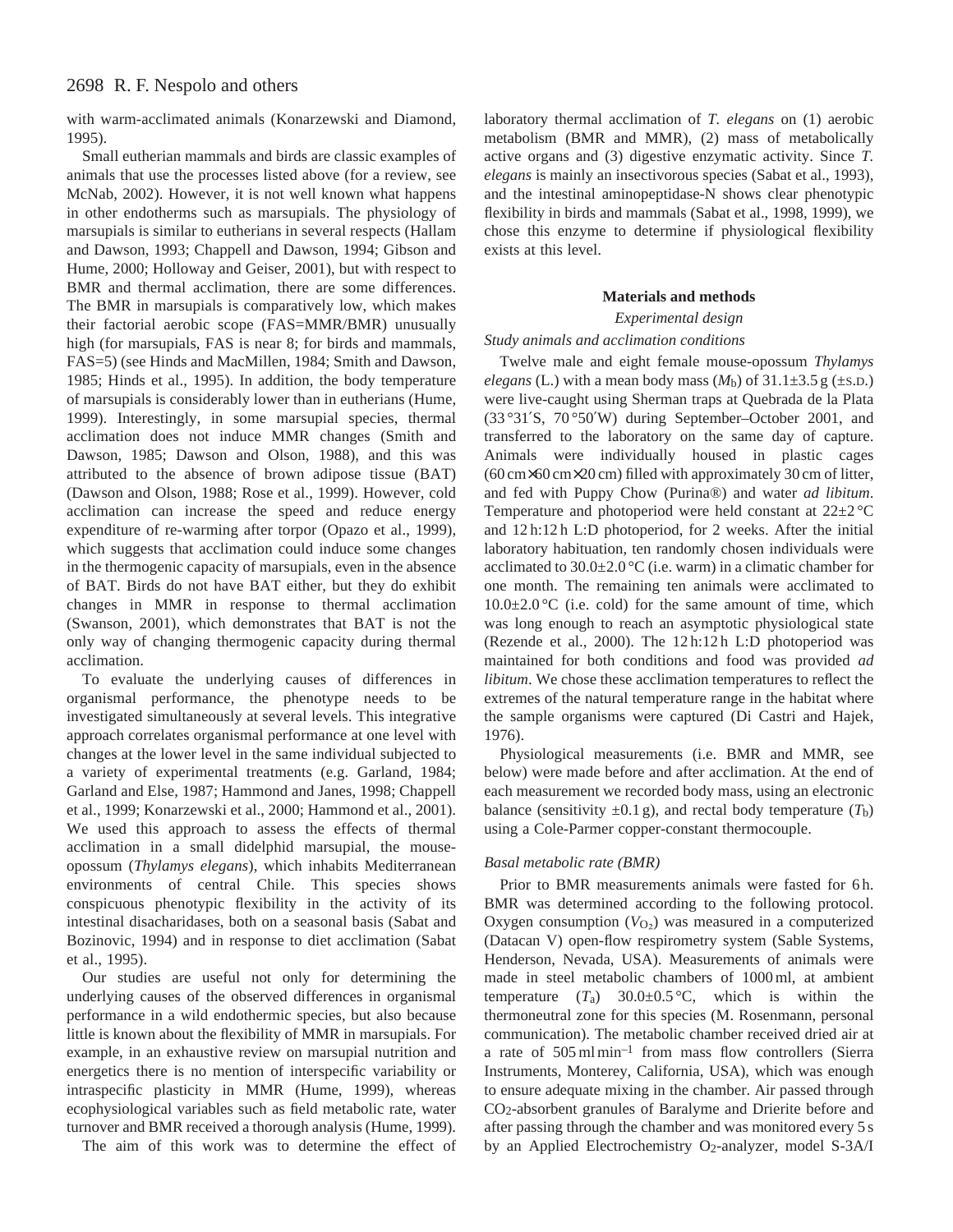(Ametek, Pittsburgh, Pennsylvania, USA). Oxygen consumption values were calculated using equation 4a of Withers (1977). Since *T. elegans* is a nocturnal species, all metabolic trials were completed during the rest phase of activity (between 08.00 and 16.00 h).

The complete  $V_{O_2}$  trial lasted 2.5 h and BMR was taken as the lowest sample registered during the last hour of  $V_{O<sub>2</sub>}$ recording, which was comparable with previous results obtained using the same species (e.g. Sabat et al., 1995; Opazo et al., 1999), and yielded the same values as the lowest obtained during a 5 min period over the complete  $V_{\text{O}_2}$  record. Previous BMR measurements to determine the optimal time to reach minimum metabolism indicated that this species reaches a steady state after 15–20 min, with no changes of  $V_{\text{O}_2}$  >15 % in the following 3 h.

#### *Maximum metabolic rate (MMR)*

We measured MMR in a He- $O<sub>2</sub>$  atmosphere following the procedure of Rosenmann and Morrison (1974), using an open circuit respirometer, as described by Chappel and Bachman (1995). In brief, a mixture of He  $(80\%)$  and  $O<sub>2</sub> (20\%)$  was passed through a volumetric flowmeter before entering the chamber (i.e. a positive pressure system), and was maintained at a rate of  $1000\pm 3$  ml min<sup>-1</sup>. Such a flow rate prevented the partial oxygen pressure from falling below 150 Torr, a value far above hypoxia (Rosenmann and Morrison, 1975). The mixture passed through  $CO<sub>2</sub>$ -absorbent granules of Baralyme and Drierite before and after passing through the chamber, which was tightly sealed with teflon and vaseline. The chamber temperature  $(0.0\pm 0.5 \degree C)$  was continuously recorded. To be sure that individuals attained MMR, we (1) finished each record when the decline in  $V_{O_2}$  was evident (usually after 8–10 min of measurement), and (2) measured *T*b after each trial to ensure animals reached hypothermia ( $T_b$ <30 °C in all cases; normothermic  $T_b$ =34 °C, see Results).

### *Organ masses and enzyme assays*

After the second set of metabolic measurements all animals were killed by decapitation and dissected abdominally. We extracted first the colon and small intestine, and then heart, lungs, liver and kidneys, and the remaining carcass was weighed. Organs were washed with 0.9 % NaCl solution and immediately weighed (fresh mass). Stomach, caecum and total intestine were weighed with and without content. Except for the small intestine, all organs were dried at  $60^{\circ}$ C to constant mass (48 h), and weighed again (dry mass). No significant trends (i.e. acclimation effect, dependence with *M*b, metabolism or enzyme activity) on total content and water content of fresh organs were observed (data not shown).

We weighed the entire small intestine before cutting it into four sections of equal length (defined operationally as duodenum, jejunum A, jejunum B and ileum) for statistical comparisons. The sections were washed with 0.9 % NaCl and stored in criovials with liquid nitrogen. To measure intestinal aminopeptidase-N activity, tissues were thawed and homogenized (30s in an Ultra Turrax T25 homogenizer at maximum setting) in 20 volumes of 0.9 % NaCl solution. We measured enzyme activity in the whole-tissue homogenate to avoid any underestimation of activity.

Aminopeptidase-N assays were done using L-alanine-*p*nitroanilide as a substrate. Briefly,  $100 \mu l$  of homogenate diluted with 0.9 % NaCl solution were mixed with 1 ml of assay mix  $(2.04 \text{ mmol})^{-1}$  L-alanine-*p*-nitroanilide in  $0.2 \text{ mol } \mu l^{-1}$  NaH<sub>2</sub>PO<sub>4</sub>/Na<sub>2</sub>HPO<sub>4</sub>, pH 7). The reaction was incubated at 37 °C and arrested after 10 min using 3 ml of icecold acetic acid  $(2 \text{ mol } l^{-1})$ , and absorbance was measured at 384 nm. Standardized intestinal enzymatic activities were calculated on the basis of absorbance. The protein content of intestinal homogenates was determined using Coomassie-Plus Protein Assay (Pierce, Rockford, Il, USA). Enzyme activity was standardized to rate per g wet tissue of intestine and per mg protein (Sabat et al., 1998), and the activities of all enzymes are presented as standardized hydrolytic activity  $(UI g^{-1}$  wet tissue, and  $UI mg^{-1}$  protein, where  $UI= \mu$ mol hydrolyzed min<sup>-1</sup>).

#### *Statistical analyses*

We performed all analyses both with and without sex as a factor. Since the results were similar we report only the latter values here. For analyses of  $V_{O<sub>2</sub>}$  (i.e. BMR and MMR) and factorial aerobic scope (FAS=MMR/BMR), there were two factors: thermal acclimation and laboratory effect (i.e. each individual was measured twice, before and after thermal acclimation). Since  $V_{O_2}$  is correlated with  $M_b$ , we included it as a changing covariate in repeated-measures analysis of covariance (ANCOVA) (StatSoft, 1996). The effect of acclimation on organ masses was tested by ANCOVA with carcass mass as the covariate, to avoid confounding effects due to the part-whole correlation (see Christians, 1999). The correlation among organ masses was assessed using residuals from the linear regression between organ mass and *M*b of pooled data (i.e. cold- and warm-acclimated individuals). No transformations were necessary to meet analysis of variance (ANOVA) assumptions (see below).

Aminopeptidase-N activity (i.e. UI mg<sup>-1</sup> protein; no dependence on  $M<sub>b</sub>$ ) was measured in the four sections of the small intestine, which were considered as repeated-measures (Meynard et al., 1999). The effect of thermal acclimation and position on this variable was evaluated using a repeatedmeasures ANOVA. This analysis was repeated for total enzyme activity (UI per total intestine) using ANCOVA and *M*b as covariates.

To assess the association between organ masses and  $V_{\text{O}_2}$ , we performed stepwise multiple regressions for BMR and MMR separately, using residuals of organ masses as independent variables, and residuals of  $V_{O<sub>2</sub>}$  as the dependent variable.

All data were tested for homogeneity of variance using the Levene test and for normality using the Kolmogorov–Smirnov test. For ANCOVA analyses we tested for parallelism between both levels of the factor (i.e. acclimation temperature) using a test of interaction with covariate (StatSoft, 1996).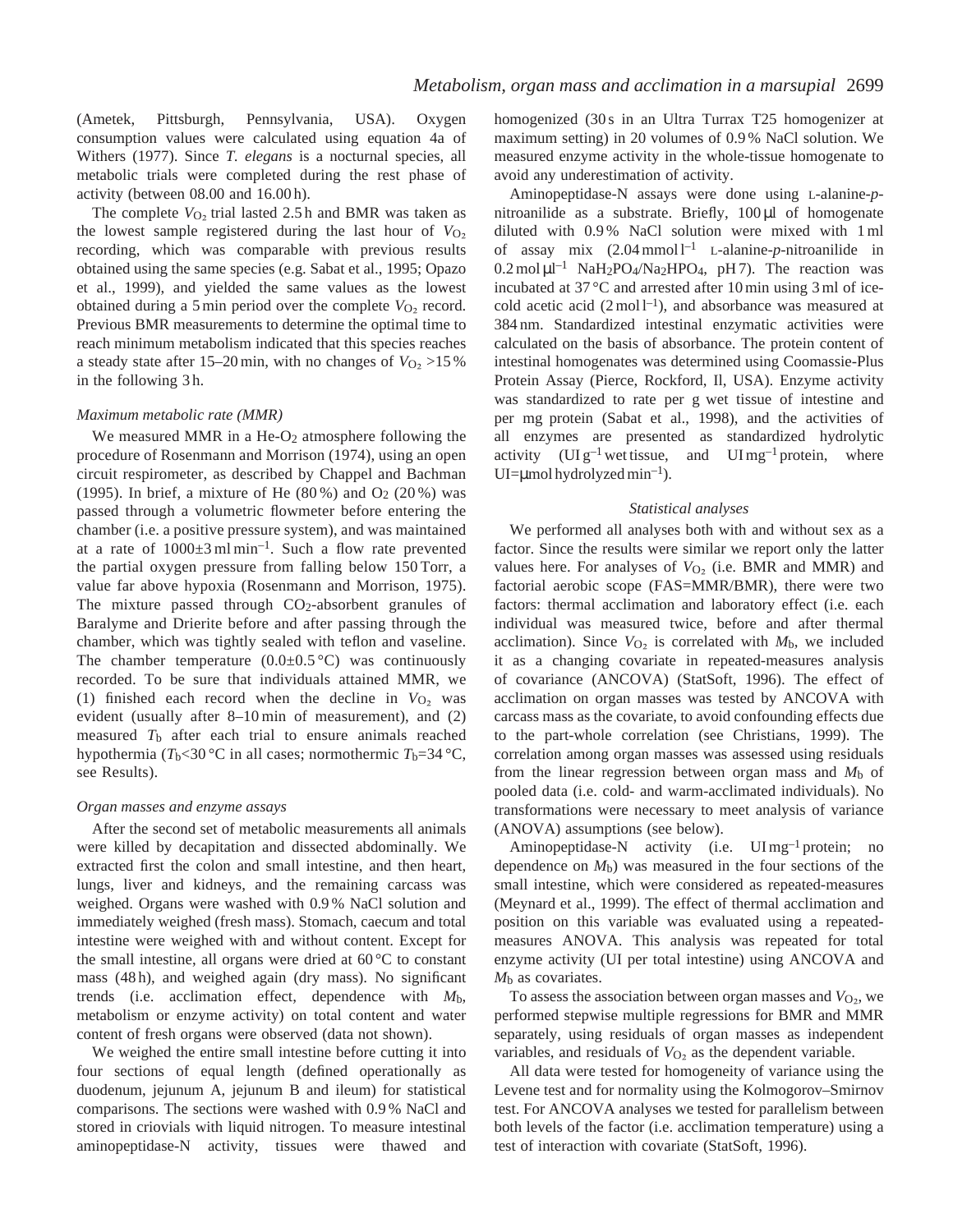# 2700 R. F. Nespolo and others

# **Results**

# *Body mass and metabolic rates*

There were no significant differences in  $M<sub>b</sub>$  between acclimation groups (Table 1). However, we observed a significant laboratory effect on animals, with increased *M*b after time spent in the laboratory in comparison with *M*b at capture (ANOVA, *F*1,13=32.9, *P=*0.001). Body temperature was not significantly different between acclimation groups  $(34.2\pm0.7 \text{ and } 34.0\pm0.6 \degree \text{C}$  for warmand cold-acclimated individuals, respectively; ANOVA,  $F_{1,10}=0.04$ ,  $P=0.8$ ). There were no significant differences in BMR between the two groups measured before acclimation. After acclimation, BMR was significantly higher in cold-acclimated individuals than warmacclimated animals (ANCOVA, *F*1,12=5.21, *P=*0.041). There were marginally significant differences in BMR measured before and after thermal acclimation (ANCOVA, *F*1,12=4.19, *P=*0.063, Table 1). However, the interaction between BMR and the laboratory effect was not significant (i.e. BMR in the laboratory was higher than at capture, in both groups). The same analysis for MMR and FAS did not yield significant effects, i.e. neither variable

changed with thermal acclimation or showed any laboratory effect (Table 1).

# *Organ masses*

Analyses using fresh organ mass gave similar results as for dry mass, thus, for organs other than small intestine (for which we have only fresh mass, since it was used for the enzyme assay), we report only the results of the dry mass analyses. Carcass dry mass showed no significant difference between cold- and warm-acclimated individuals (cold= $14.1 \pm 1.02$  g; warm=16.1±1.5 g, ANOVA, *F*1,17=1.16, *P=*0.296). We observed significant differences in the dry mass of some organs between acclimation groups, however (Fig. 1). Masses were higher in cold acclimated individuals for kidneys (ANCOVA, *F*1,15=10.73, *P=*0.005), caecum (ANCOVA, *F*1,11=7.80, *P=*0.017), and liver (ANCOVA, *F*1,16=6.38, *P=*0.022).

We did not observe significant effects of thermal acclimation on the wet mass of small intestine (cold=26.8±2.8 g; warm=19.8±2.2 g; ANCOVA, *F*1,16=0.984, *P=*0.098, Table 2) or colon (ANCOVA, *F*1,13=3.29, *P=*0.093),



Fig. 1. Dry mass of organs from warm- and cold-acclimated *T. elegans* (mean ± S.E.M.). An asterisk indicates significant differences after correction for carcass dry mass (ANCOVA, *P*<0.05). Sample size as in Table 1.

although masses tended to be greater for cold-acclimated individuals than for warm-acclimated individuals. We did not observe significant differences in the dry mass of heart, lungs or stomach between acclimation groups (Fig. 1).

Correlations of residuals (from linear regressions with *M*b) between the dry mass of various organs (Table 3) demonstrated the following significant positive associations: kidneys with liver, colon, caecum and stomach; liver with colon and stomach; heart with lungs; and colon with caecum and stomach (see Table 3 for statistics). However, after a Bonferroni correction, just colon and liver remained significantly correlated. Stepwise multiple regressions between residuals of BMR (pooled data from both acclimation groups) and residuals of organ mass (kidneys, liver, heart, lungs, colon, caecum, stomach, carcass, and fresh small intestine) revealed that 77 % of the variance in BMR is explained by the mass of colon, small intestine and heart (multiple  $r^2$ =0.77, *P*=0.011). A similar analysis for MMR did not give significant results (*P=*0.15).

We repeated the stepwise regression analysis for BMR using only residuals of digestive organ mass as independent variables (stomach, liver, kidneys, small intestine, colon and caecum)

Table 1. *Body mass, basal metabolic rate, maximum metabolic rate and factorial aerobic scope of field-caught and laboratory acclimated Chilean mouse-opossum* Thylamys elegans

|              | Field              |                                                            |                                                                                |     | After acclimation                       |                                        |                                                                                    |            |
|--------------|--------------------|------------------------------------------------------------|--------------------------------------------------------------------------------|-----|-----------------------------------------|----------------------------------------|------------------------------------------------------------------------------------|------------|
| Treatment    | $M_{\rm b}$<br>(g) | <b>BMR</b><br>$(m1O2 h-1)$                                 | <b>MMR</b><br>$(m1O_2 h^{-1})$                                                 | FAS | M <sub>h</sub><br>(g)                   | <b>BMR</b><br>$(m1O2 h-1)$             | <b>MMR</b><br>$(m1O_2h^{-1})$                                                      | <b>FAS</b> |
| Cold<br>Warm | $31.1\pm3.5(9)$    | $19.9 \pm 2.3(9)$<br>$31.1 \pm 1.9$ (6) $20.4 \pm 2.1$ (6) | $294.2 \pm 18.2$ (8) $13.5 \pm 0.8$ (8)<br>$263.5\pm25.8$ (8) $13.5\pm1.0$ (6) |     | $42.5 \pm 5.0(9)$<br>$38.2 \pm 3.8$ (6) | $34.5 \pm 3.9(9)$<br>$26.9 \pm 3.4(6)$ | $371.9 \pm 26.0$ (8) $11.5 \pm 2.1$ (8)<br>$333.3 \pm 30.4$ (8) $11.8 \pm 2.0$ (6) |            |
|              |                    |                                                            |                                                                                |     |                                         |                                        |                                                                                    |            |

Values are means ± S.E.M. (*N*).

Warm, acclimated to 30 °C; cold, acclimated to 10 °C.

Sample sizes are shown in parentheses in each case.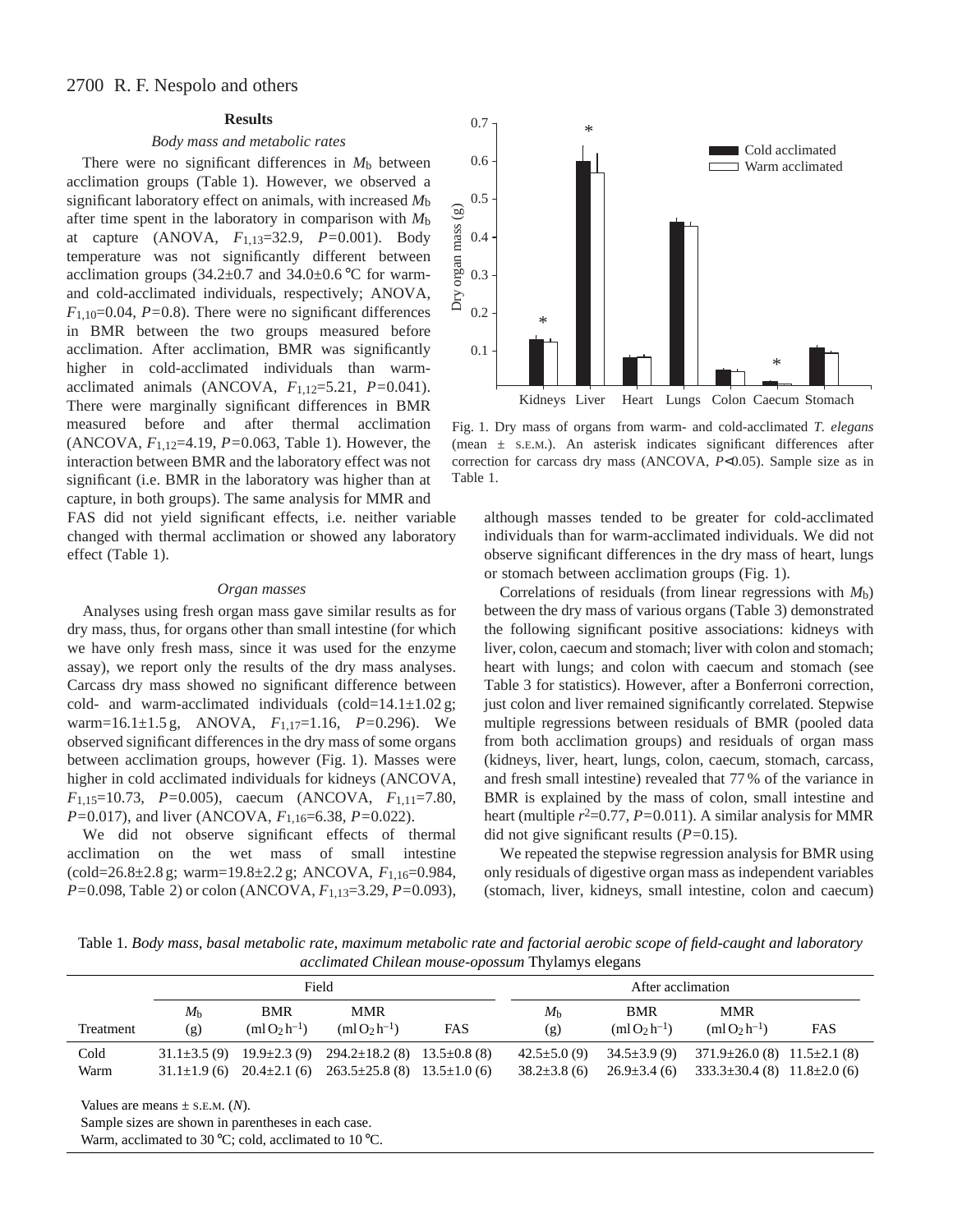Table 2. *Wet mass and standardized aminopeptidase-N activity in warm- (30 °C) and cold- (10 °C) acclimated mouse-opossum* Thylamys elegans

|              | Enzyme activity<br>$(UImg^{-1}$ protein) |                                     | Wet mass $(g)$                    |                           |  |
|--------------|------------------------------------------|-------------------------------------|-----------------------------------|---------------------------|--|
| Section      | Cold                                     | Warm                                | Cold                              | Warm                      |  |
| Duodenum     |                                          | $0.250 \pm 0.016$ $0.254 \pm 0.020$ |                                   | $0.89+0.145$ $0.61+0.092$ |  |
| Jejunum A    |                                          | $0.292 \pm 0.017$ $0.287 \pm 0.019$ | $0.70 \pm 0.097$ $0.54 \pm 0.061$ |                           |  |
| Jejunum B    |                                          | $0.335 \pm 0.047$ $0.314 \pm 0.043$ |                                   | $0.56+0.085$ $0.41+0.064$ |  |
| <b>Ileum</b> |                                          | $0.287+0.028$ $0.270+0.033$         |                                   | $0.38+0.068$ $0.34+0.070$ |  |

Values are means  $\pm$  s.E.M. ( $N=10$  for cold- and 9 for warmacclimated individuals).

UI,  $\mu$ mol hydrolysed min<sup>-1</sup>. See text for details.

and residuals of BMR as the dependent variable. We found that 71 % of the variance in BMR was explained by colon, small intestine and kidneys  $(r^2=0.71, P=0.028)$ . The stepwise multiple regression between residuals of MMR and residuals of thermogenic organ mass (heart, lungs and carcass) were marginally significant  $(r^2=0.42, P=0.06)$ .

### *Digestive aminopeptidase-N*

There were no significant differences in aminopeptidase-N activity between acclimation groups when expressed as UI mg–1 protein (ANOVA, *F*1,17=0.9, *P*=0.78, Table 2), but there was a significant effect of position along the small intestine on enzyme activity (ANOVA, *F*3,51=3.78, *P*=0.016, Table 2). The *a posteriori* Scheffe test revealed that jejunum B had the largest enzyme activity compared with the other three small intestine sections (*P*=0.017, Table 2). Coldacclimated individuals presented significantly higher total aminopeptidase-N activity (using *M*b as a covariate) than warm-acclimated animals (ANCOVA, *F*1,16=16.88, *P<*0.001).

#### **Discussion**

Among mammals, marsupials are known to have comparatively low BMR values (for references, see Hume, 1999). Our results indicate that *T. elegans* is not the exception since its mass-specific BMR (range:  $0.640-0.812 \text{ ml } O_2 \text{ g}^{-1} \text{ h}^{-1}$ ; Table 1) is close to that of other similarly sized marsupials (Didelphids, Dasyiurids, Petaurids and Burriamid) (see Hume, 1999). One consequence of having a low BMR is an increased FAS and comparatively low  $T<sub>b</sub>$ . Actually, marsupials present greater (thermoregulatory) FAS than eutherians and birds (FAS of marsupials=8–9 compared with FAS of eutherians=5–6) (Dawson and Dawson, 1982; Hinds et al., 1995). In this study we found that (1) FAS of *T. elegans* is even greater than in marsupials in general (11.5–13.5, Table 1), and (2) FAS is not affected by thermal acclimation. This last finding is not common among eutherian mammals, and FAS is significantly modified by thermal acclimation in several rodent species (Rosenmann et al., 1975; Nespolo et al., 1999) and some marsupials (Gibson and Hume, 2000, and references therein).

Table 3. *Correlation matrix (*r*2) of residuals of organ dry mass*

|                      | Residual element |       |            |            |            |            |  |  |
|----------------------|------------------|-------|------------|------------|------------|------------|--|--|
| Organ                | Li               | Н     | Lu         | Co         | Ca         | St         |  |  |
| Kidneys <sup>a</sup> | $0.324*0.070$    |       | 0.029      | $0.327*$   | $0.397*$   | $0.427***$ |  |  |
| Liver <sup>a</sup>   |                  | 0.172 | 0.121      | $0.504***$ | 0.217      | $0.406***$ |  |  |
| Heart <sup>a</sup>   |                  |       | $0.491***$ | 0.001      | 0.088      | 0.074      |  |  |
| Lungs <sup>a</sup>   |                  |       |            | 0.043      | 0.073      | 0.001      |  |  |
| Colon                |                  |       |            |            | $0.544***$ | $0.307*$   |  |  |
| Caecum               |                  |       |            |            |            | 0.136      |  |  |
| Stomach              |                  |       |            |            |            |            |  |  |

aSignificantly correlated with *M*b.

Data from both acclimation treatments were pooled (*N*=19).

Significant correlations are shown in bold (\**P*<0.05, \*\**P*<0.01, \*\*\**P*<0.001). After a Bonferroni correction, only the correlation between colon and liver was significant.

The observed absence of flexibility in FAS in *T. elegans* is probably due to the lack of flexibility in MMR (see below).

It is a recognized fact that most small eutherian mammals change their thermogenic capacity after cold acclimation (e.g. Rosenmann et al., 1975; Hammond et al., 2001; Merritt et al., 2001, and references therein). This phenotypic flexibility (*sensu* Hammond et al., 2001) is observed at different levels of the physiological phenotype. For example, during intense thermogenesis and/or exercise, total thermogenic capacity (in eutherians) is driven by non-shivering thermogenesis (NST) and shivering thermogenesis (ST) (Jansky, 1973), and each of these components present changes after thermal acclimation (e.g. Jansky, 1973; Rosenmann et al., 1975; Bockler and Heldmaier, 1983). Nevertheless, NST is considered the most plastic component since it depends on the metabolism of BAT, which is specialized to hypertrophy during cold acclimation (Kronfeld-Schor et al., 2000). Marsupials do not demonstrate NST, at least not in the same way as small eutherians (i.e. associated with BAT) (Rose et al., 1999), which may explain why thermal acclimation did not have an effect on MMR in *T. elegans*. It could also be argued that the thermal gradient we selected for this study  $(10-30\degree C)$  was not steep enough to induce a change in MMR. However, previous studies have shown that this same thermal gradient is enough to elicit large and significant differences in MMR in several species of rodents (Nespolo et al., 2001). Moreover, our results are in agreement with previous reports on marsupials (Smith and Dawson, 1985; Dawson and Olson, 1988).

Recently, Holloway and Geiser (2001) documented significant seasonal differences in MMR for sugar gliders *Petraurus breviceps*. However, MMR and BMR values in their study are reported (and statistically compared) in terms of mass-specific units, in spite of the fact that these authors reported *M*b changes between seasons. As many authors have claimed, statistical comparisons made on mass-specific metabolism are unreliable (Packard and Boardman, 1999; Christians, 1999; Hayes, 2001), and there are several robust statistical procedures that control for *M*b (e.g. residual analysis,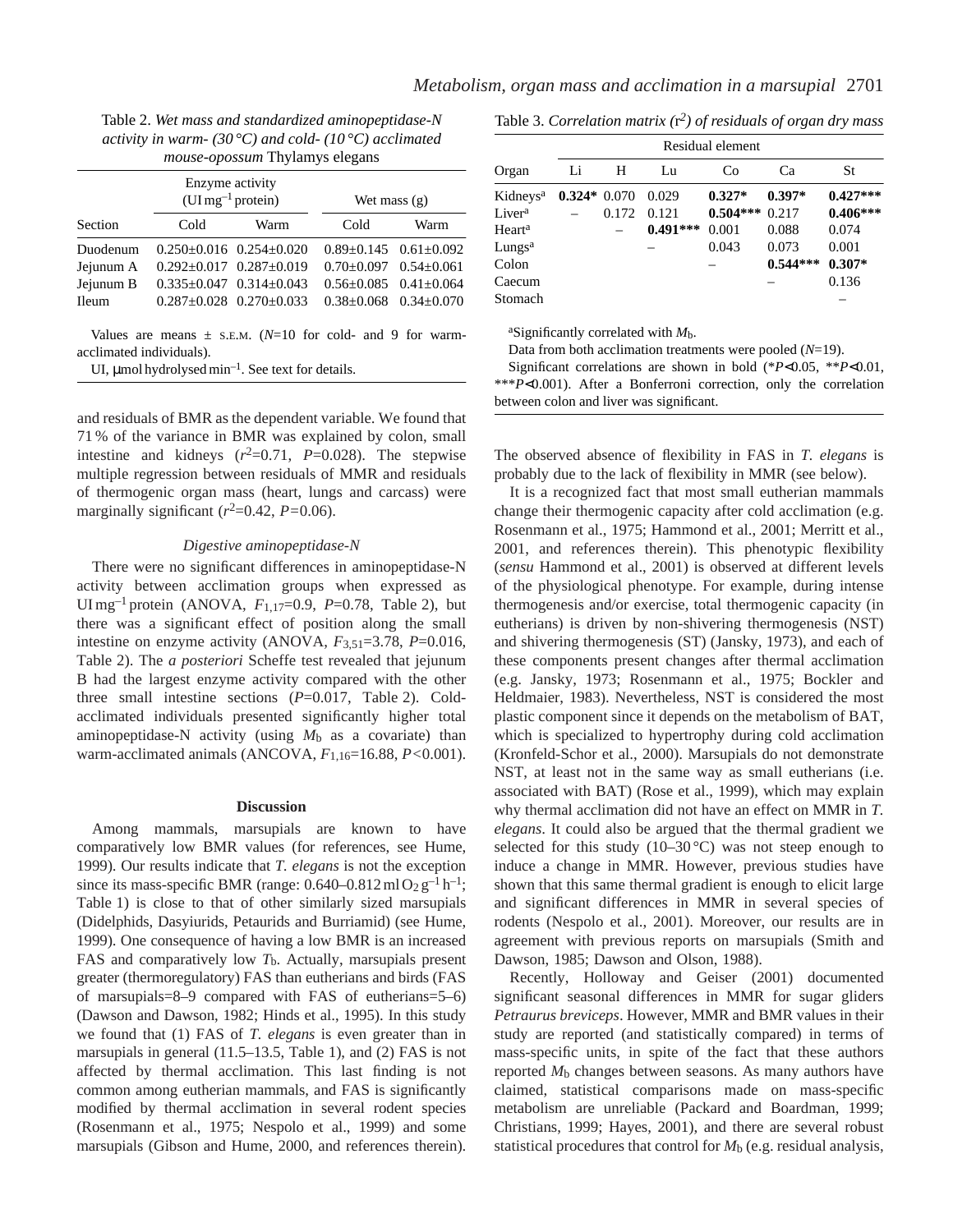# 2702 R. F. Nespolo and others

ANCOVA, multiple regression) (see Christians, 1999). Moreover, since  $V_{O_2}$  is measured on whole animals, in the absence of other options (e.g. when sample size is small), units of  $V_{\text{O}_2}$  per animal should be used (Hayes, 2001). For this reason, unfortunately, it is not possible to decide whether there were significant differences in MMR between seasons for the data presented by Holloway and Geiser (2001).

Compared with warm-acclimated mouse-opossums, coldacclimated individuals presented higher BMR. This observation is not new, as many authors have demonstrated for both eutherians and metatherians (Dawson and Olson, 1988; Rose et al., 1999). An increase in BMR is interpreted as an increment in maintenance costs due to the enlargement of digestive organs (Konarzewsky and Diamond, 1995). This functional dependence is supported by our results because 71 % of the variance in BMR was significantly explained by the intestines and kidneys. Indeed, cold-acclimated individuals had significantly larger caecum, kidneys and liver than warmacclimated animals. It is known that the kidneys and liver of vertebrates respond to cold acclimation with an increase in mass (Hammond and Wunder, 1995; Hammond et al., 2001). Similarly, the comparatively large caecum suggests that *T. elegans* may present some hindgut fermenter activity (Hume, 1999), and that under cold conditions (i.e. high energy demands) this activity is probably increased. This is not surprising since most mouse-opossums are described as hindgut fermenters (Hume, 1999).

An acclimation response of intestinal enzymes has been reported elsewhere in several vertebrate species, including marsupials (see Martínez del Río et al., 1995; Sabat et al., 1995, 1998). These changes, according to the adaptive modulation hypothesis (see Hume and Stevens, 1996), are responses to the intake of specific dietary substrates. In addition, conditions favoring hyperphagia, such as cold exposure, lead to increases in intestinal mass (Toloza et al., 1991; Karasov, 1996). These responses by the small intestine lead to an increase in total hydrolytic capacity, matching biochemical features with changes in the intake of dietary substrates. The null response of aminopeptidase-N specific activity (per mg protein), and the marked differences observed in total activity of aminopeptidase-N (after controlling for  $M_b$ ), suggest that tissue growth (a quantitative response), rather than differential expression (a qualitative response), of enzymes was the acclimation response at the digestive level. Phenotypic plasticity in enzyme activity has been reported for *T. elegans* in particular (Sabat et al., 1995) as well as for mammals in general (Buddington, 1994; Sabat et al., 1999, and references therein). Similarly, the effect of acclimation on the size of the small intestine in vertebrates has received a great amount of interest, in particular diet acclimation (Piersma and Lindstrom, 1997) and thermal acclimation (Hammond and Wunder, 1995; Hammond et al., 2001). However, the effects of thermal acclimation on digestive enzyme activities are poorly known (e.g. Harada and Kano, 1976; Das and Das, 1982), and to the best of our knowledge no studies have been published dealing with this issue in marsupials.

So, how does *T. elegans* cope with cold periods without increasing thermogenic capacity? A partial answer to this question may be the use of torpor (Silva-Durán and Bozinovic, 1999); torpor could be used as an evasive strategy to avoid low *T*a (e.g. Geiser, 1994). Still, interestingly, there are several species of eutherian mammals that hibernate or use torpor as an energy saving strategy, but at the same time are able to express a high phenotypic flexibility in thermogenic capacity (Heldmaier et al., 1982; Merritt et al., 2001). Moreover, the fact that the thermogenic capacity of *T. elegans* did not increase after cold acclimation does not imply that they cannot survive this *T*a in euthermia, rather that *T. elegans* cannot increase its maximum capacity for heat production in excess of requirements.

A very different response was observed at the digestive level since acclimation induced changes in the mass of caecum, kidneys and small intestine. As expected, these changes were accompanied by significant differences in BMR. These changes suggest that cold-acclimated individuals can adjust for high-energy demands. However, the adjustment is mostly in tissue mass rather than specific enzyme activity, at least for aminopeptidase-N activity.

This work was funded by Fondecyt grant number 2000002 to R.N. 1980959 and 1010647 to P.S.; F.B. acknowledges a FONDAP 1051-001 (program 1) grant. We thank Paula Neill for the English revision.

#### **References**

- **Bockler, H. and Heldmaier, G.** (1983). Interaction of shivering and nonshivering thermogenesis during cold exposure in seasonally acclimatized djungarian hamster (*Phodopus sungorus*). *J. Therm. Biol.* **8**, 97–98.
- **Buddington, R. K.** (1994). Nutrition and ontogenic development of the intestine. *Can. J. Physiol. Pharm.* **72**, 251–259
- **Campbell, K. L. and MacArthur, R. A.** (1996). Seasonal changes in gut mass, forage digestibility, and nutrient selection of wild muskrats (*Ondatra zibethicus*). *Physiol. Zool.* **69**, 1215–1231.
- **Chappell, M. A. and Bachman, G. C.** (1995). Aerobic performance in Belding's ground squirrels (*Spermophilus beldingi*): variance, ontogeny, and the aerobic capacity model of endothermy. *Physiol. Zool.* **68**, 421–442.
- **Chappell, M. A., Bech, C. and Buttemer, W. A.** (1999). The relationship of central and peripheral organ masses to aerobic performance variation in house sparrows. *J. Exp. Biol.* **202**, 2269–2279.
- **Chappell, M. A. and Dawson, T. J.** (1994). Ventilatory accommodation of changing oxygen consumption in Dasyurid marsupials. *Physiol. Zool.* **67**, 418–437.
- **Christians, J. K.** (1999). Controlling for body mass effects: is part-whole correlation important? *Physiol. Biochem. Zool.* **72**, 250–253.
- **Das, A. K. and Das, A. B.** (1982). Compensations for temperature in the activities of digestive enzymes of *Periplaneta americana* (L.). *Comp. Biochem. Physiol.* **71A**, 255–263.
- **Dawson, T. J. and Dawson, W. R.** (1982). Metabolic scope and conductance in response to cold of some dasyurid marsupials and Australian rodents. *Comp. Biochem. Physiol.* **71A**, 59-64.
- **Dawson, T. J. and Olson, J. M.** (1988). Thermogenic capabilities of the opossum *Monodelphis domestica* when warm and cold acclimated: similarities between American and Australian marsupials. *Comp. Biochem. Physiol*. **89A**, 85–91.
- Deveci, V., Stone, P. C. W. and Egginton, S. (2001). Differential effect of cold acclimation on blood composition in rats and hamsters. *J. Comp. Physiol. B* **171**, 135–143.
- **Di Castri, F. and Hajek, E. R.** (1976) *Bioclimatología de Chile*. Santiago: Editorial Universidad Católica.
- **Garland**, **T.** (1984). Physiological correlates of locomotory performance in a lizard – an allometric approach. *Am. J. Physiol.* **247**, R806–R815.